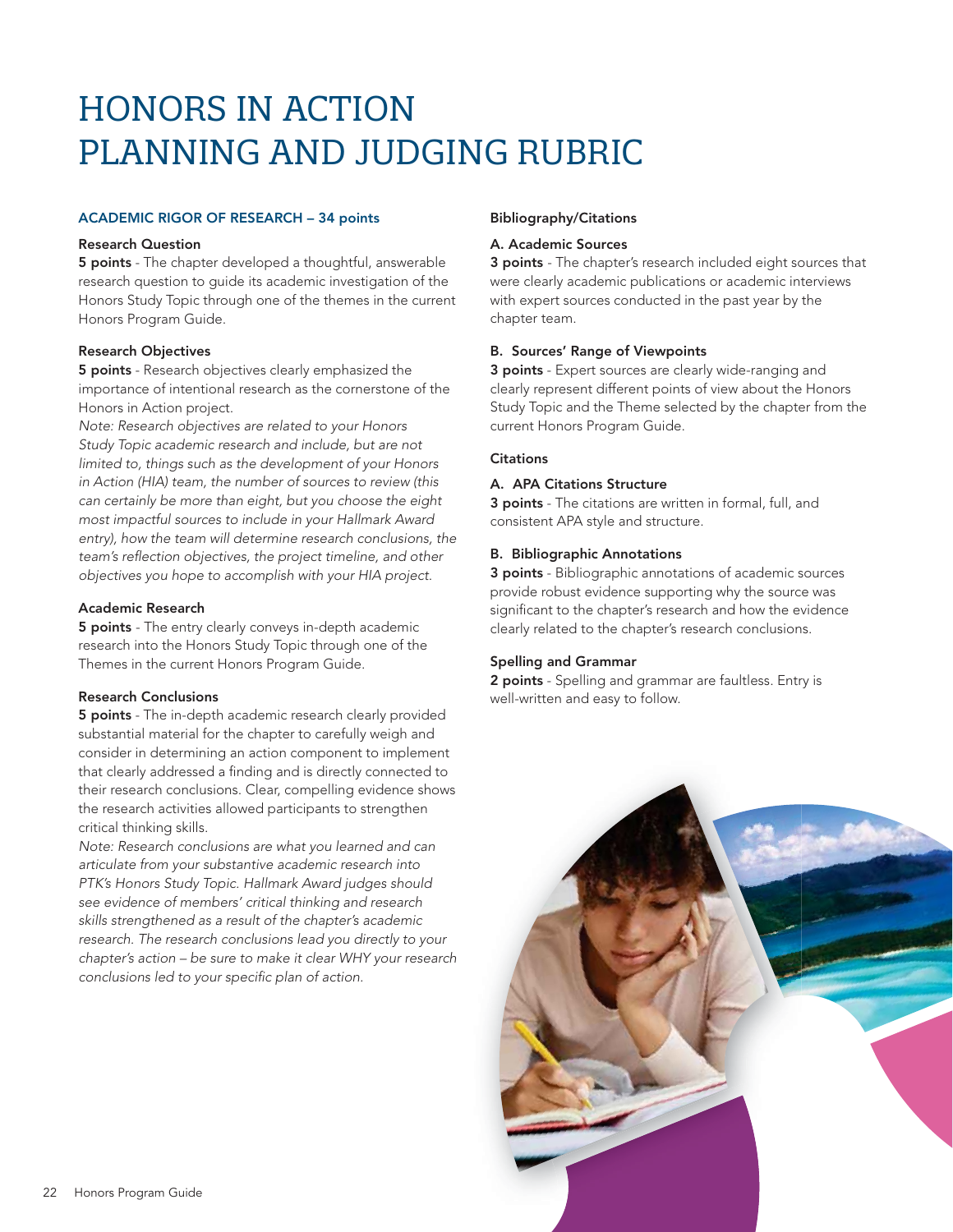# SERVICE/ACTION – 33 points

#### Action Objectives

5 points - Project objectives were clearly measurable and clearly emphasized the importance of taking action or serving AND emphasized the clearly defined proposed scope of the project.

## Action's Connection to PTK's Honors Study Topic

6 points - The chapter clearly shows with specific evidence how the action was developed from the chapter's Honors Study Topic research conclusions.

#### Outreach/Collaboration

5 points - The chapter's project (Academic Investigation and/or Action) reached a variety of audiences including BOTH the college and the community, and the role(s) played by collaborators were substantive and stemmed from the chapter's research conclusions.

#### **Communication**

5 points - There is clear and compelling evidence that communication among the participating individuals and/ or organizations was effective and efficient and that they explicitly shared common objectives.

## Heightened Awareness of Self and Community in Relation to Global Issues

5 points - Solid, specific evidence is given that chapter, college, and community participants heightened their awareness of self and community in relation to global issues.

## Increased Appreciation for Value of Informed Action as Lifelong Endeavor

5 points - The entry provided clear, strong, and specific evidence that participants increased their appreciation for the value of informed action/service as a lifelong endeavor.

#### Spelling and Grammar

2 points - Spelling and grammar are faultless. Entry is well-written and easy to follow.